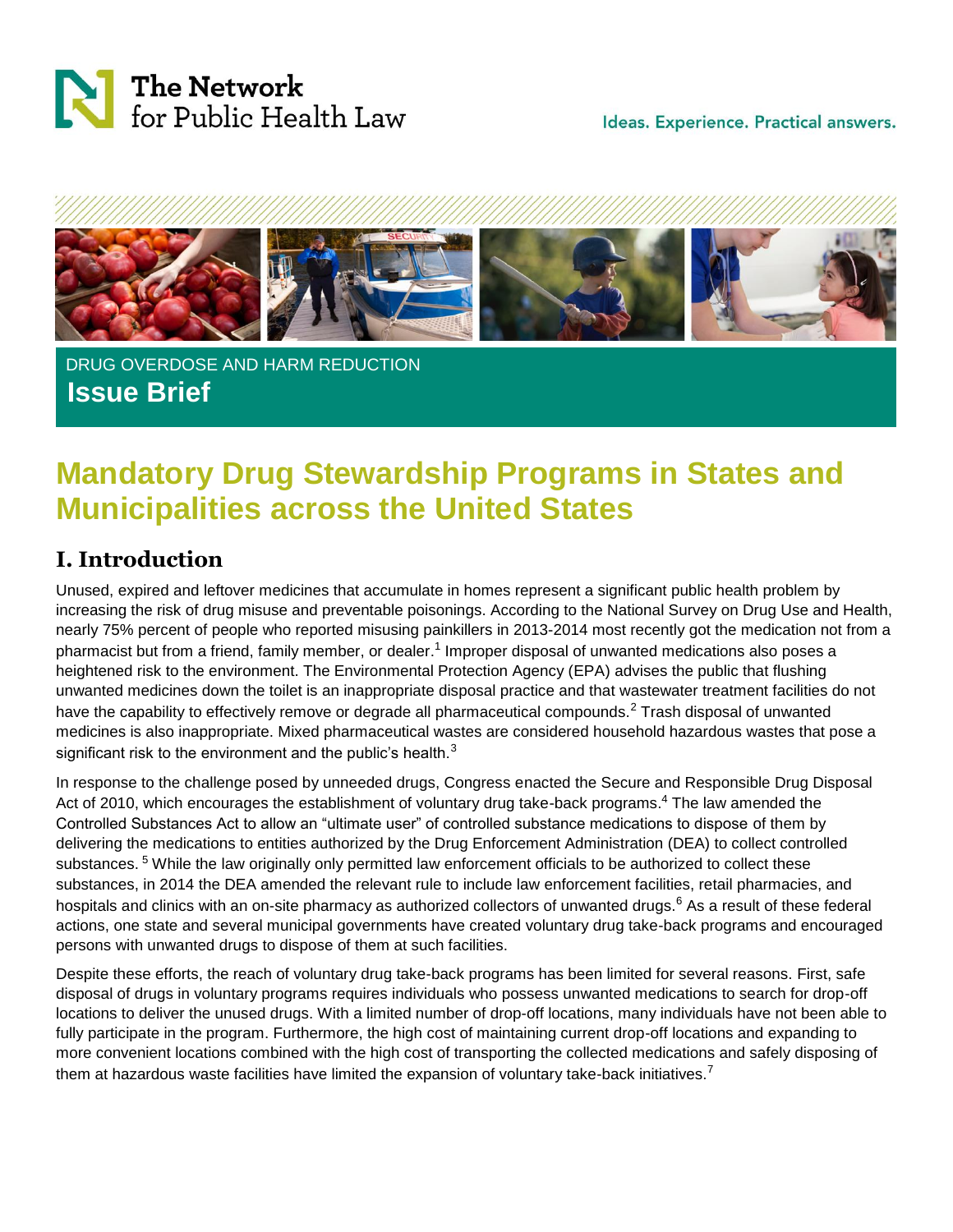In response to the insufficiency of voluntary take-back programs, some local and municipal governments have enacted mandatory local drug take-back programs, also called Extended Producer Responsibility (EPR) or stewardship programs that are funded and managed by pharmaceutical companies or producers. Alameda County, California was the first local government to pass a mandatory drug stewardship ordinance in 2012. Since then, the state of Massachusetts, eight counties in California, and two counties in Washington have enacted similar legislation.

### **II. Alameda County Safe Drug Disposal Ordinance**

Alameda County passed the country's first mandatory pharmaceutical EPR program in June 2012. The County's Safe Drug Disposal Ordinance requires the creation of a drug stewardship program for the collection, transportation, and disposal of unwanted covered drugs that is financed, developed, implemented, and participated in by the producer.<sup>8</sup> The ordinance's requirements, which fall on all pharmaceutical manufacturers (producers) whose drugs are sold in Alameda County, can be grouped into four categories.

First, the ordinance requires producers to design a plan to collect unwanted medications either through drop-off kiosks placed at the place of business of entities authorized by the DEA to collect controlled substances or through other measures convenient to the public. Second, producers are required to coordinate transportation of collected drugs to a hazardous waste facility and ensure safe and appropriate disposal of the medications. Third, producers must design a plan to educate the public and to promote the program to prospective collection facilities. Finally, producers must fund the program, and are prohibited from charging a point-of-sale or point-of-collection fee to consumers.

The ordinance's first requirement requires producers to design a stewardship plan for the collection of unwanted medications. This plan may be devised and operated individually or as a joint endeavor with other producers.<sup>9</sup> Stewardship programs must provide for "collection services for unwanted products […] that are convenient to the public and adequate to the needs of the population [...] being served."<sup>10</sup> The program must extend to all areas of Alameda County. Moreover, the program must accept all unwanted drugs regardless of whether the drugs were manufactured by the plan sponsor's producer.<sup>11</sup>

A stewardship plan will usually consist of drop-off services at retail pharmacies, hospitals/clinics with on-site pharmacies, and/or law enforcement entities. While the ordinance does not require retailers or other entities to participate as collectors,<sup>12</sup> a producer must provide a kiosk for drop-off services when requested by a prospective collector if two conditions are met.<sup>13</sup> First, the original stewardship plan prepared by the producer(s) must include having physical dropoff sites.<sup>14</sup> Second, a prospective collector must be authorized by the DEA to receive a controlled substance for the purpose of destruction.<sup>15</sup>,<sup>16</sup>

The ordinance's second major requirement deals with the safe transportation and disposal of collected drugs. Before being approved, a stewardship program must specify how the producers plan to track and handle the unwanted drugs from collection through disposal.<sup>17</sup> The plan must also include a description of the policies and procedures to be followed by persons handling the unwanted drugs, in order to ensure security and safety. All unwanted drugs must be disposed of by incineration at a medical waste or hazardous waste facility, which must be in possession of all required regulatory permits and licenses.<sup>18</sup> Moreover, producers are responsible for making sure that the disposal component of the stewardship program complies with all local, state, and federal regulations, including laws related to the disposal of controlled substances.<sup>19</sup>

Alameda County's ordinance's third major provision requires producers to develop a plan for promotion of their stewardship programs and for public education about the program.<sup>20</sup> Promotional material may include signage displayed at collection facilities that are visible to the public; written material for reproduction by retailers to be provided to the consumer at time of purchasing or delivery of the drug; and advertising or other promotional material related to the stewardship program.<sup>21</sup> Producers are also required to maintain a website publicizing collection locations and a toll-free telephone number where individuals can call to find nearby collection locations and be provided with an explanation of how the program works.<sup>22</sup> The ordinance also requires producers to promote their stewardship programs to pharmacists, retailers of covered drugs, health care practitioners, veterinarians, and veterinary hospitals. $^{23}$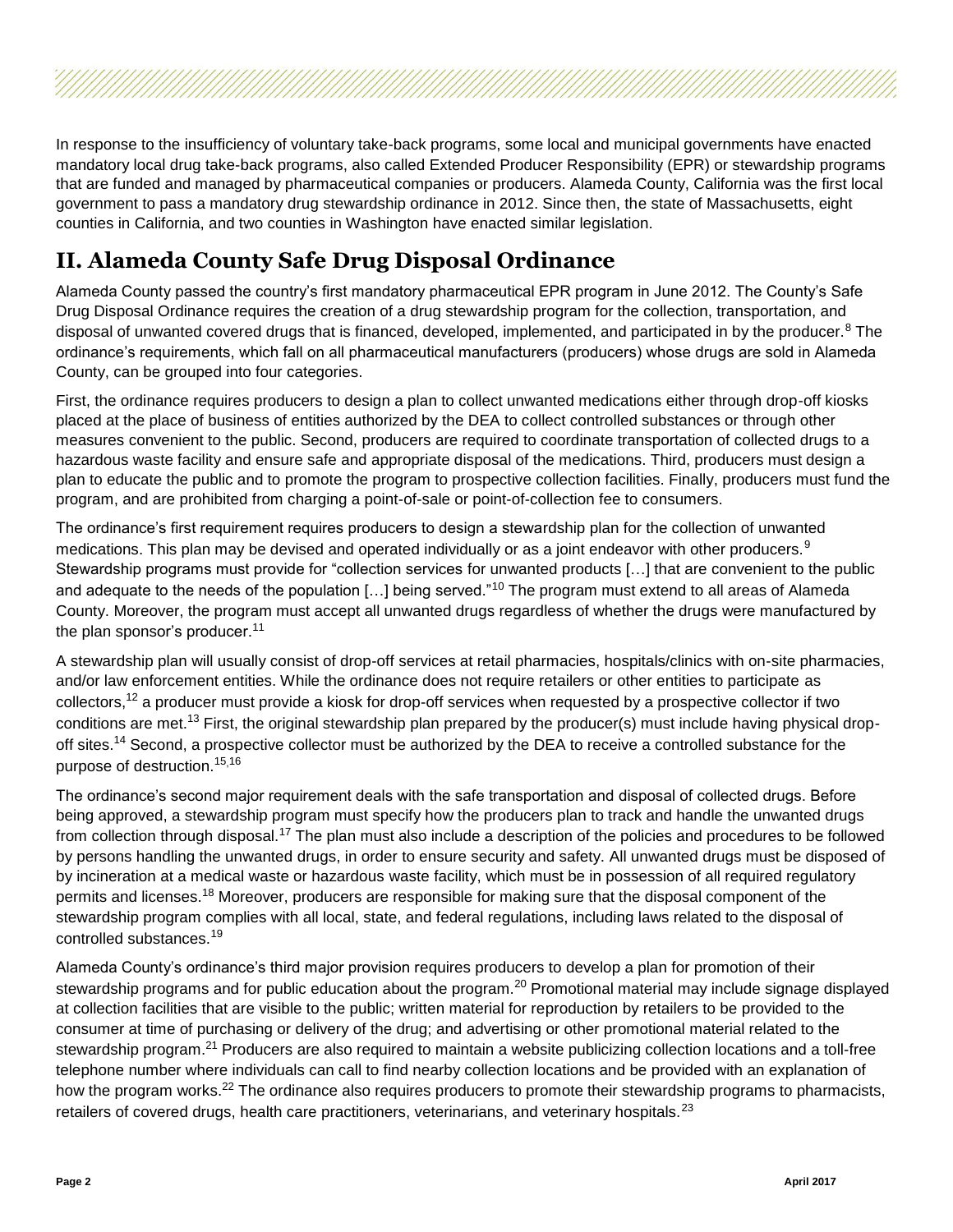Finally, the ordinance requires producers to cover all the necessary costs associated with development, maintenance, and operation of their stewardship programs. This includes the cost of collecting, transporting, and disposing of unwanted products, and the cost of recycling or disposal (or both) of packaging collected with the unwanted drugs.<sup>24</sup> Producers must also reimburse all costs incurred by the County in the administration and enforcement of the stewardship programs<sup>25</sup> and must pay all administrative fees approved by the Department of Environmental Health.<sup>26,27</sup> The ordinance prohibits producers or other persons from charging specific point-of-sale fees to consumers to recoup the cost of the stewardship program.<sup>28</sup> Charging specific point-of-collection fees at the time the unwanted products are collected or delivered for disposal is also prohibited.<sup>29</sup>

#### **III. Pharmaceutical Research and Manufacturers of America v. County of Alameda**<sup>30</sup>

In 2012, several pharmaceutical industry associations sued Alameda County in federal court challenging the constitutionality of the Safe Drug Disposal Ordinance. The plaintiffs alleged that the ordinance represented a per se violation of the dormant Commerce Clause in three ways. First, they argued that the ordinance regulated and burdened interstate commerce by shifting the costs of a local regulatory program onto interstate commerce and, by extension, onto out-of-state consumers. Second, the plaintiffs argued that the ordinance discriminated against interstate commerce by targeting drug products delivered from outside the county to finance a local program. Finally, the complaint alleged that the ordinance favored local interests over interstate interests by shifting costs away from local consumers and taxpayers and onto drug manufacturers and consumers nationwide.

In upholding the validity of the ordinance, the trial court held that the ordinance did not discriminate against out-of-state actors or otherwise place an impermissible burden on interstate commerce.<sup>31</sup> The court analyzed the plaintiffs' Commerce Clause argument under the 9th Circuit approach found in National Collegiate Athletic Ass'n v. Miller.<sup>32</sup> Under this approach, the court explained, "a local regulation will be found to be a per se violation of the [Commerce] Clause if it 1) directly regulates interstate commerce; 2) discriminates against interstate commerce; or 3) favors in-state economic interests over out-of-state interests."<sup>33</sup> The court found the ordinance valid under the three prongs.

In affirming the lower court's decision, the Ninth Circuit upheld Alameda's ordinance in its entirety. The court considered the Commerce Clause question under the Supreme Court's two-tier approach in Brown-Forman Distillers Corp. v. N.Y. State Liquor Auth.<sup>34</sup> Under that test, a local ordinance will be struck down if 1) the ordinance discriminates against or directly regulates interstate commerce, or 2) the burden the ordinance imposes on interstate commerce is "clearly excessive in relation to the […] local benefits."<sup>35</sup> The court found that Alameda County's ordinance did not violate the Commerce Clause under either of the two prongs.

The court first held that the ordinance did not discriminate against interstate commerce because it treated all targeted private companies (drug producers) the same. Citing a previous Ninth Circuit opinion,<sup>36</sup> the court stated that, "a statute that treats private companies exactly the same does not discriminate against interstate commerce […] [e]ven when only out-of-state businesses are burdened because there are no comparable in-state businesses."37 In this case, the EPR ordinance required all producers who sold drugs in Alameda, irrespective of their geographic place of business, to design and operate a drug stewardship program. In so doing, the ordinance did not treat in-county businesses more favorably than out-of-county businesses because the requirement applied to all drug producers across the board. The fact that most drugs sold in Alameda came from outside the county was irrelevant to the discrimination analysis.<sup>38</sup>

The Ninth Circuit also found unpersuasive the industry associations' argument that the ordinance discriminated against interstate commerce by shifting the cost of a local program to counties outside of Alameda. First, the court stated that for an ordinance to violate the Commerce Clause under this principle, the effect must be shifted entirely to out-of-county businesses. In this case, however, while all pharmaceutical drugs travel in interstate commerce before being sold in Alameda, the fact that some of the drug producers had their headquarters in Alameda was enough to show that the burden was borne by both out-of-county and in-county producers.<sup>39</sup> Second, the court found that the cost of running the stewardship program would not be entirely shifted to out-of-county consumers because if drug prices were increased to recoup the costs of the program, both out-of-county and in-county consumers would experience higher prices.<sup>40</sup> This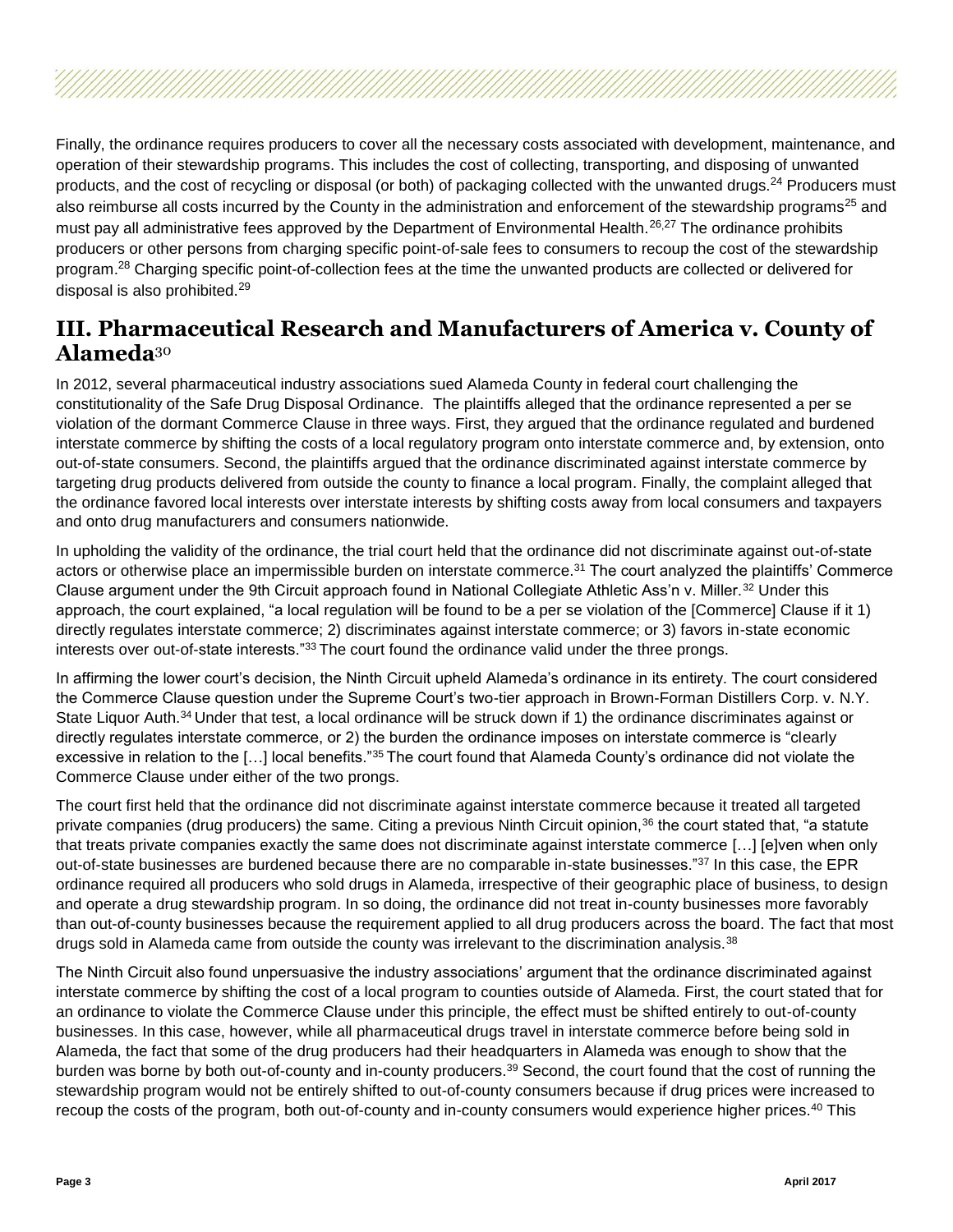across-the-board effect demonstrates that Alameda's ordinance did not discriminate against interstate commerce in favor of in-county businesses.

The court also held that Alameda's EPR ordinance did not violate the Commerce Clause under the second prong of the Brown-Forman test. Under the Supreme Court's Pike decision, a local ordinance will be struck down if the burden it imposes on interstate commerce is clearly excessive in relation to the local benefits it provides. Here, the Ninth Circuit found that the burdens on interstate commerce were minimal for two reasons. First, the cost of running the disposal program was low compared to the producers' revenue.<sup>41</sup> Second, the court found no evidence that the ordinance's requirements would interrupt or decrease the flow of goods (medications) into or out of Alameda County.<sup>42</sup> The court also stated that the environmental, health, and safety benefits the ordinance would provide to the county were enough to satisfy the requirement that the burdens are not clearly excessive in relation to the benefits.

#### **IV. Other Pharmaceutical EPR Measures in the U.S.**

Alameda County's ordinance coupled with the Ninth Circuit's decision upholding the constitutionality of the mandatory pharmaceutical EPR program paved the way for other jurisdictions to enact similar requirements. As of October 2016, one state (Massachusetts) and nine additional counties or cities have passed legislation requiring drug manufacturers selling drugs within their jurisdiction to design and operate stewardship programs for the collection, transportation, and safe disposal of unwanted medications.<sup>43</sup> All of these laws and ordinances follow Alameda's lead with regard to their general requirements, with only minor differences in their particulars (*see* Table 1).

In all jurisdictions, producers are allowed to operate their product stewardship programs individually or jointly with other producers, but each program must be approved by the local department of health or similar entity before implementation. While most jurisdictions require producers to design their own stewardship programs, King County and Snohomish County, WA allow producers to opt to participate in a standard stewardship plan approved by the Director of the King County Department of Public Health and by the Health Officer of the Snohomish Health District, respectively.<sup>44</sup> This standard plan also serves as a benchmark plan for stewardship plans devised by the producers. Similarly, beginning January 1, 2018, Massachusetts will provide a standard alternative plan that producers can adopt.<sup>45</sup> Producers in the state must still develop their own plans to comply with the requirement during 2017.

Stewardship plans in all jurisdictions must include at least one method to collect unwanted drugs that is convenient and adequate to the public, although what exactly constitutes a convenient and adequate collection method may vary from location to location or may not be defined at all in the law or ordinance, as was the case in Alameda. For example, in King County, Washington, producers are required to establish at least one drop-off site in each city in the county and a minimum of one additional drop-off site for every 30,000 residents.<sup>46</sup> The drop-off sites must be geographically distributed to provide reasonably convenient and equitable access to county residents in different areas.<sup>47</sup> Similarly, producers selling drugs in San Francisco must provide at least five drop-off sites in every Supervisorial District in the city, geographically distributed to provide reasonably convenient and equitable access to the public.<sup>48</sup> In addition, all stewardship plans in San Francisco must provide for a jointly operated drop-off site within each city-owned pharmacy.<sup>49</sup>

Required mail-back services are one area where post-Alameda EPR requirements differ from Alameda's. All new EPR laws, except for Massachusetts's, require producers to establish mail-back programs by which people with disabilities and homebound individuals can mail their unwanted medications. These programs must be provided free of charge and producers must make them available to residents upon request through the stewardship program's toll-free telephone number and website, and through distribution of prepaid, preaddressed mailers to persons who provide services to disabled or homebound individuals.<sup>50</sup> Massachusetts's requirement is not as stringent; producers in the state need not establish a mail back program if they have established other specified methods, which may include collection kiosks, to receive unwanted medications.<sup>51</sup>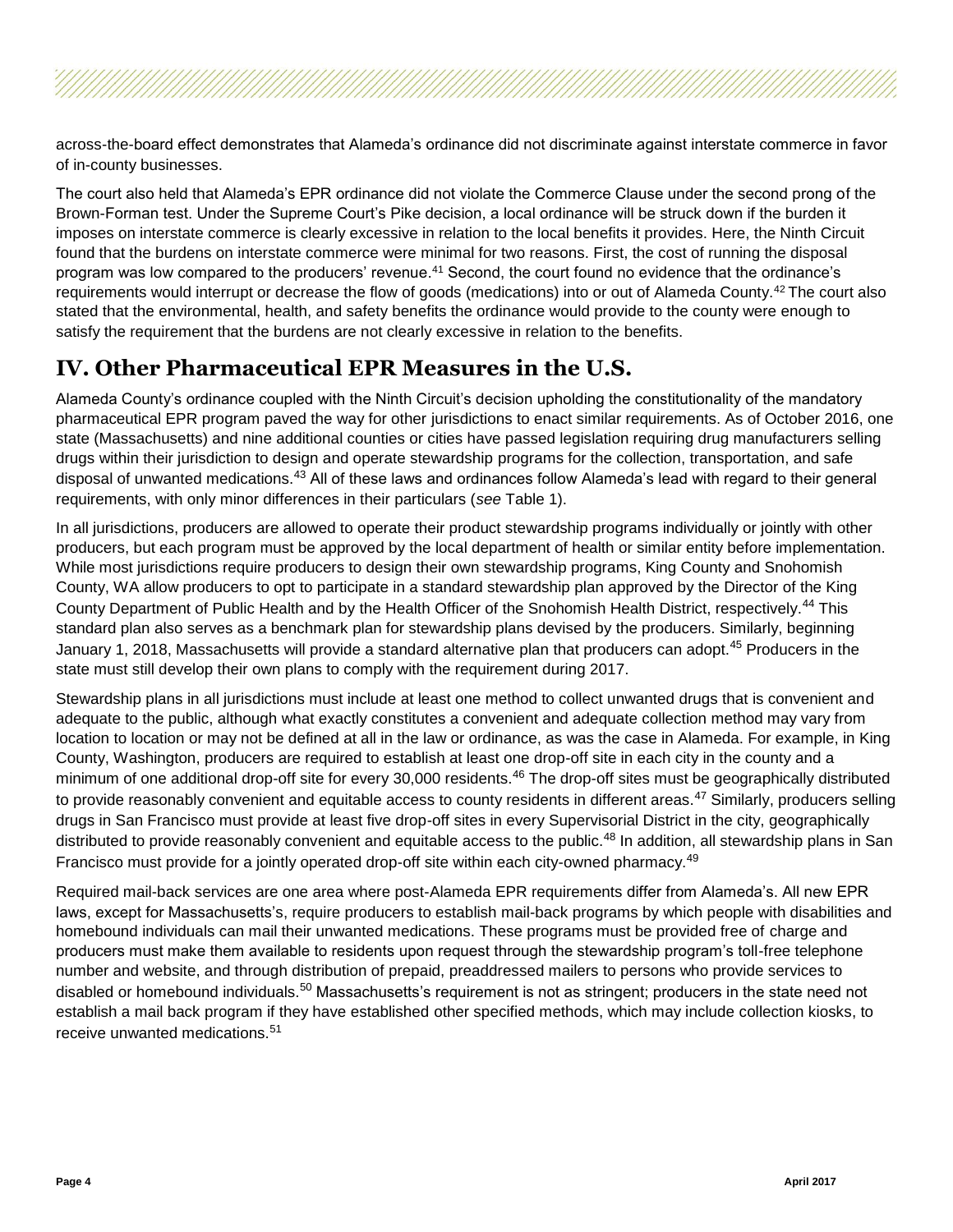#### **Table 1. Summary of Local EPR Laws and Ordinances**

 $\frac{7}{2}$ 

| Jurisdiction                | Effective Date | Producers may operate<br>program jointly? | Jurisdiction provides<br>benchmark plan? | Geographical Locations must<br>be "reasonably convenient"? | Mail back services required? | Must accept all unwanted<br>drugs? | Retail participation required? | Disposal by incineration<br>only? | Education and outreach<br>required? | program?<br>Producers responsible for<br>fees and costs of | Point-of-Sale and Point-of-<br><b>Collection fee prohibited?</b> |
|-----------------------------|----------------|-------------------------------------------|------------------------------------------|------------------------------------------------------------|------------------------------|------------------------------------|--------------------------------|-----------------------------------|-------------------------------------|------------------------------------------------------------|------------------------------------------------------------------|
| Alameda<br>County, CA       | 7/24/12        | Yes                                       | No                                       | Yes                                                        | Yes                          | Yes                                | No                             | Yes                               | Yes                                 | Yes                                                        | Yes                                                              |
| Contra Costa<br>County, CA  | 1/20/17        | Yes                                       | No                                       | Yes                                                        | Yes                          | Yes                                | No                             | No                                | Yes                                 | Yes                                                        | Yes                                                              |
| King County,<br><b>WA</b>   | 6/20/13        | Yes                                       | Yes                                      | Yes                                                        | Yes                          | Yes                                | No                             | No                                | Yes                                 | Yes                                                        | Yes                                                              |
| Marin County,<br>CA         | 9/11/15        | Yes                                       | <b>No</b>                                | Yes                                                        | Yes                          | Yes                                | No                             | Yes                               | Yes                                 | Yes                                                        | Yes                                                              |
| Massachusetts               | 1/1/17         | Yes                                       | Yes<br>(2018)                            | Yes                                                        | No                           | Yes                                | No                             | No                                | Yes                                 | Yes                                                        | Yes                                                              |
| San Francisco,<br>CA        | 4/17/15        | Yes                                       | No                                       | Yes                                                        | Yes                          | Yes                                | No                             | No                                | Yes                                 | Yes                                                        | Yes                                                              |
| San Mateo<br>County, CA     | 5/28/15        | Yes                                       | No                                       | Yes                                                        | Yes                          | Yes                                | No                             | No                                | Yes                                 | Yes                                                        | Yes                                                              |
| Santa Barbara<br>County, CA | 7/21/16        | Yes                                       | No                                       | Yes                                                        | Yes                          | Yes                                | No                             | No                                | Yes                                 | Yes                                                        | Yes                                                              |
| Santa Clara<br>County, CA   | 7/23/15        | Yes                                       | No                                       | Yes                                                        | Yes                          | Yes                                | No                             | Yes                               | Yes                                 | Yes                                                        | Yes                                                              |
| Santa Cruz<br>County, CA    | 1/8/16         | Yes                                       | No                                       | Yes                                                        | Yes                          | Yes                                | No                             | Yes                               | Yes                                 | Yes                                                        | Yes                                                              |
| Santa Cruz, CA              | 9/9/16         | Yes                                       | No                                       | Yes                                                        | Yes                          | Yes                                | Yes                            | Yes                               | Yes                                 | Yes                                                        | Yes                                                              |
| Snohomish<br>County, WA     | 7/14/16        | Yes                                       | Yes                                      | Yes                                                        | Yes                          | Yes                                | No                             | No                                | Yes                                 | Yes                                                        | Yes                                                              |

U).

ANNANNANNANNANNAN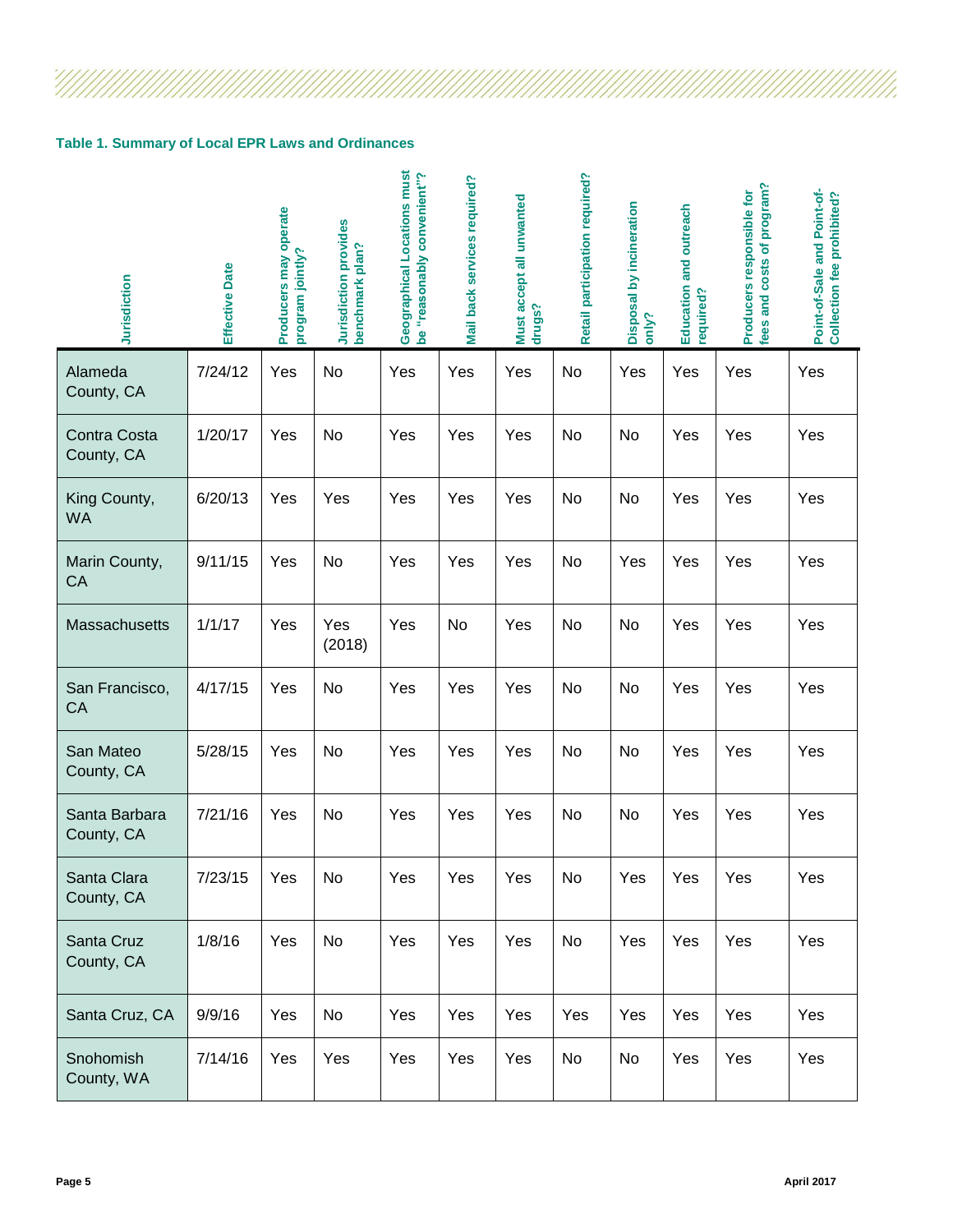Another area where post-Alameda EPR laws differ is in their definitions of "covered drugs." While Alameda's definition of covered drugs is broad and includes prescription and nonprescription drugs, brand name and generic drugs, drugs for veterinary use, and drugs in medical devices and combination products, most jurisdictions that have enacted similar ordinances only include prescription and nonprescription drugs, and brand name and generic drugs, but do not include drugs for veterinary use or drugs in medical devices and combination products. In fact, some municipalities, like San Francisco, have explicitly excluded medical devices and their components from their programs.<sup>52</sup> Other municipalities, like Santa Cruz County, provide a much broader definition of covered drugs, covering all drugs as defined by the Federal Food, Drug, and Cosmetic Act (FFDCA).<sup>53</sup> Also, Santa Cruz County is the only municipality that covers sharps (needles, syringes, and similar objects) as part of their drug stewardship program.<sup>54</sup> Massachusetts's "covered drug" definition excludes "drugs approved and used primarily for medication-assisted substance use disorder treatment."

All jurisdictions permit drop-off sites to be located at law enforcement agencies, retail pharmacies, and/or hospitals and clinics with on-site retail pharmacies. In general, drop-off locations must accept all unwanted drugs regardless of who manufactured them and must be accessible to the public during all hours that the collector entity is open for business.<sup>55</sup> Most EPR laws and ordinances follow Alameda's lead in specifying that nothing in the law or ordinance requires any entity to host collection sites.<sup>56</sup> However, Santa Cruz County's ordinance is unique in that it requires every retailer that provides or sells drugs or sharps in the county to establish at least one collection system, either through drop-off boxes or mailback collection.<sup>57</sup> Other ordinances require producers to give preference to having retail pharmacies and law enforcement agencies serve as drop-off sites whenever such an entity requests to participate in the stewardship program, and most of the recently enacted ordinances require producers to accept the request of prospective collectors, if certain conditions, like being authorized by the DEA to collect controlled substances, are met.<sup>58</sup>

Stewardship programs in all jurisdictions are required to transport and dispose of all the collected drugs. In all jurisdictions, producers have the responsibility of transporting collected drugs to medical waste or hazardous waste disposal facilities, as defined by the EPA, for them to be disposed of. <sup>59</sup> However, some of the ordinances are more specific in the required disposal method. While all jurisdictions require disposal methods that are safe to the environment and to the public health, the counties of Marin, Santa Clara, and Santa Cruz, and the city of Santa Cruz all require that collected drugs be disposed of by incineration only. $^{60}$ 

Like Alameda's ordinance, all of the other laws require producers to develop a system of promotion, education, and public outreach regarding the stewardship program and that promotes safe storage and secure collection of unwanted drugs. Most of the ordinances follow Alameda's lead and provide examples of what constitutes appropriate outreach mechanisms, like signage, written material, and advertising, but no law or ordinance, except Santa Cruz County's, requires a specific mechanism of promotion and education. Santa Cruz requires retailers that provide or sell drugs and/or sharps to put in place "signage prominently displayed within five feet of every public entrance to the retailer or provider establishment and easily visible to the consumer, indicating that the retailer or provider establishment collects consumergenerated covered drugs and/or sharps waste from consumers."<sup>61</sup> Furthermore, Santa Cruz requires retailers to provide sharps disposal containers at no additional cost to the consumer, which must be sufficient to dispose of all sharps purchased. 62

All EPR laws and ordinances require producers to cover the costs of administering and operating the program but they tend to be more specific than Alameda with regard to which costs producers are responsible for. In post-Alameda legislation, these costs usually include fees associated with collection and transportation of supplies for drop-off sites; purchase of drop boxes; ongoing maintenance or replacement of drop boxes; cost of collecting unwanted drugs from disabled and/or home-bound residents; transportation of all collected drugs to final disposal; costs associated with environmentally sound disposal of all collected drugs; costs associated with promotion of the program; and costs associated with obtaining compliance with environmental regulations.<sup>63</sup> While laws and ordinances in some municipalities state that they do not seek to preclude producers from recouping the costs of their stewardship programs by raising the prices of their covered drugs,<sup>64</sup> all of the jurisdictions follow Alameda's lead in prohibiting producers from charging a specific point-of-sale or point-of-collection fee to consumers to recoup the costs of the stewardship programs.<sup>65</sup>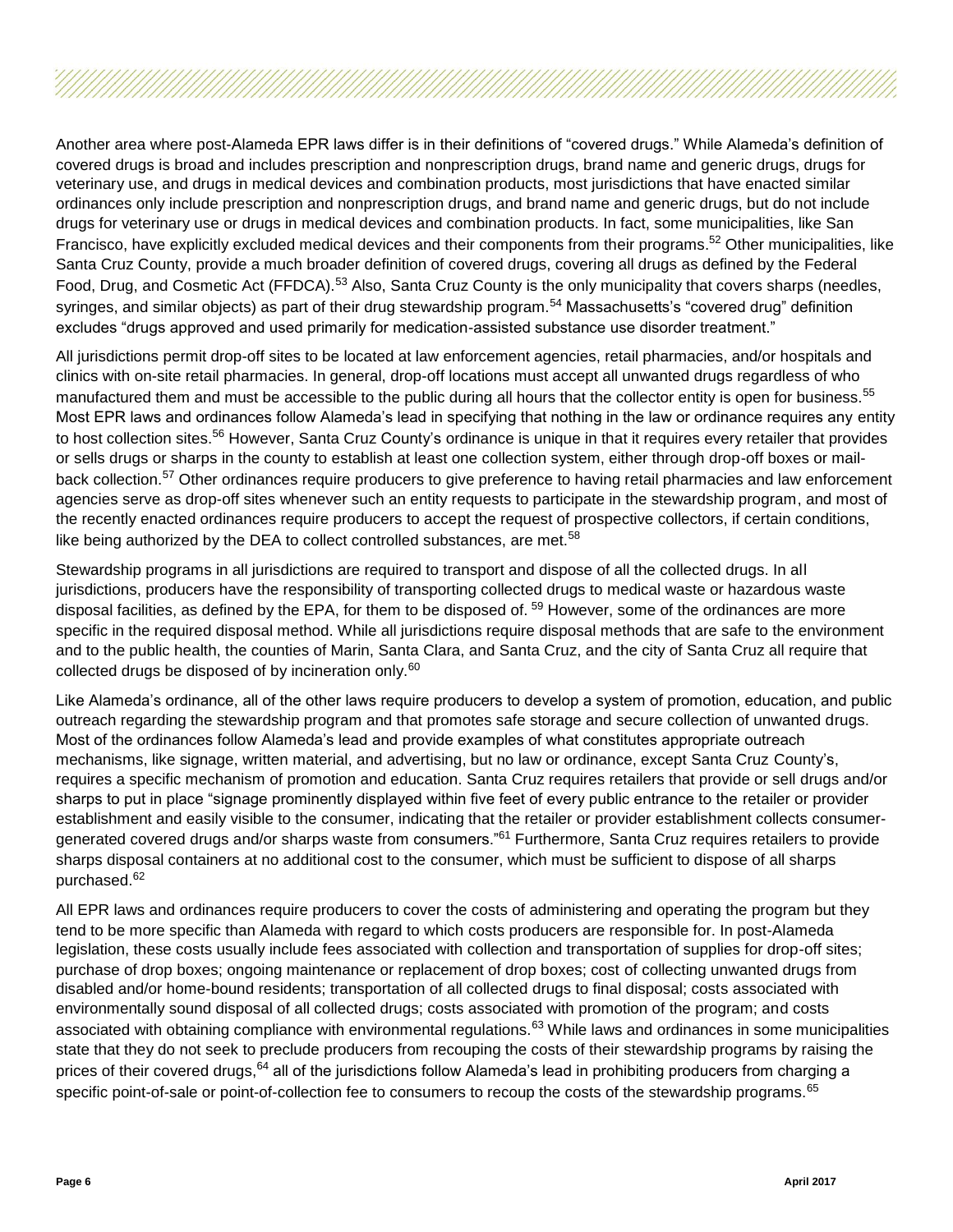## **V. Cost-Effectiveness of Mandatory Stewardship Programs**

When the pharmaceutical industry sued Alameda County regarding its mandatory EPR program, the industry claimed that the ordinance required drug producers to incur substantial costs to operate the program and that the ordinance's only purpose and effect was to shift costs away from local government and consumers and onto out-of-state consumers. During the trial, the pharmaceutical companies alleged that the estimated cost of establishing and operating the stewardship program ascended to \$1.2 million per year.<sup>66</sup> By contrast, Alameda County estimated that annual cost for compliance with the ordinance was significantly lower, at approximately \$330,000 per year.<sup>67</sup> During the trial, however, both parties agreed that the difference between the two estimates was not material to the outcome of the case<sup>68</sup> and. thus, there was no further discussion of the program costs.

Although the costs of drug stewardship programs can vary by region, the Product Stewardship Institute, a nonprofit environmental policy group, estimates that most mandatory stewardship programs should cost drug producers approximately one cent for every \$10 in sales.<sup>69</sup> This estimate is similar to the annual cost estimated by Alameda County. In fact, during the briefings and arguments before the federal courts, Alameda repeatedly used the cost figure of "one cent in \$10," without it being disputed by the pharmaceutical industry plaintiffs.<sup>70</sup>

Mandatory programs tend to be less costly than voluntary drug disposal programs because the cost of operation, collection, and disposal is only slightly increased while the amount of collected drugs is considerably higher. While drug companies have offered little evidence to counter Alameda's estimate or to support their own estimate of \$1.2 million, Alameda's estimate is in line with estimates from similar voluntary and mandatory programs in other regions. For example, a 2012 study on the effectiveness of Wisconsin's voluntary take-back program showed that the average cost of the program was between \$0.01 and \$0.02 per prescription sold in the state.<sup>71</sup> In Santa Barbara County, California, a voluntary take-back program costs the Sheriff's department approximately \$172,000 per year, or \$5.30 per pound of drugs collected in nearly 5 years.<sup>72</sup> Similarly, in 2005, the British Columbia mandatory stewardship program collected 39,710 pounds of unwanted drugs at an annual cost of \$190,935, or about \$5.00 per pound collected.<sup>73</sup>

Besides being relatively inexpensive, drug stewardship programs are also effective in increasing the amount of unneeded medications collected for disposal. One reason for this result is that mandatory programs increase access to collection locations by increasing retail pharmacies' participation rate. For example, in British Columbia, Canada, where the government-run stewardship program is funded by producers selling medications in the province, 97.5% of pharmacies participate as collection sites.<sup>74</sup> These locations collected over 100,000 pounds of unused medications in one year alone, equivalent to 0.02 pounds of medications per resident.<sup>75</sup> For comparison, in Oregon, a state with similar population but with no mandatory stewardship program, collection sites collected only about 0.004 pounds of unused drugs per resident, a rate five times lower than British Columbia's drug disposal program.<sup>76</sup> As with the British Columbia program, the mandatory stewardship program in France has resulted in over 60% of unused medications being safely disposed of.<sup>77</sup> In fact, surveys show that 77% of French residents claimed to have disposed of unwanted medication via take-back sites, and that 70% of French residents say they always dispose of their drugs in this way.<sup>78</sup>

While the effectiveness of mandatory drug stewardship programs in reducing the effects of drug misuse and overdose has not been systematically evaluated, these programs are likely to have a positive effect on substance use disorders by reducing the availability of unneeded medications in people's homes. Medications that were not used by the person to whom they were prescribed appear to be a key source of misused opioids. Because mandatory stewardship programs have been proven effective in increasing the number of unneeded drugs collected and because their implementation costs producers only a small fraction of their total revenue, jurisdictions should consider implementing these programs to reduce the amount of opioids available for accidental ingestion and intentional misuse. At the same time, further research is required to assess the program's effectiveness in reducing the instances of drug misuse and the rate of overdoses.

#### **VI. Conclusion**

In response to low rates of participation in voluntary drug take-back programs, several jurisdictions have enacted legislation to require drug manufacturers selling drugs in their state, counties or cities to establish and operate product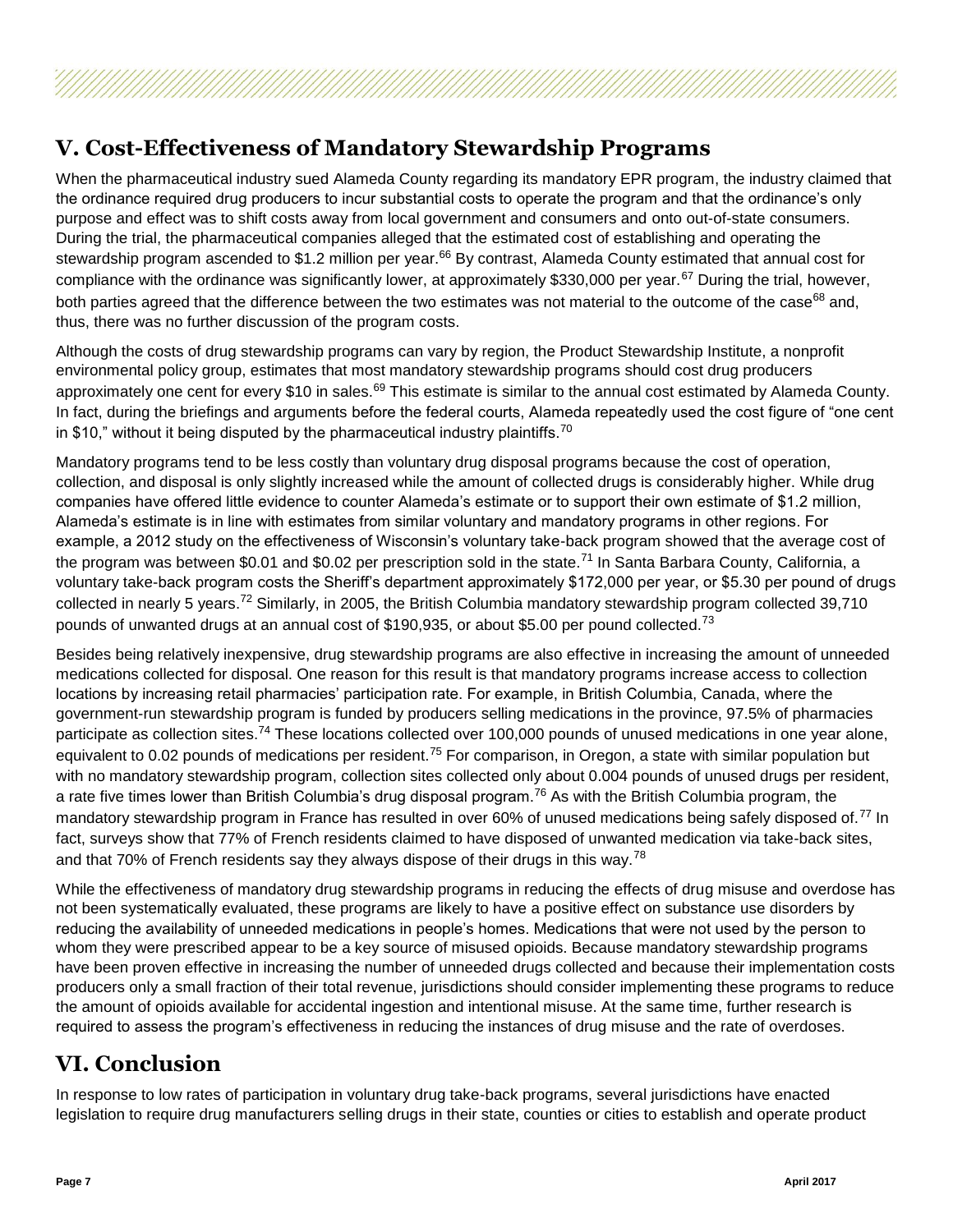stewardship programs. Most jurisdictions have built on Alameda County's EPR ordinance, which requires producers to develop a plan for the collection, transportation, and disposal of unwanted medications. Alameda's ordinance also requires producers to develop plans for public education regarding safe disposal of unwanted drugs and education regarding how the stewardship programs work. Outreach efforts must also include promoting the stewardship program to prospective collectors. Moreover, Alameda's ordinance requires producers to cover all the costs associated with the programs' administration and operation.

After the Ninth Circuit upheld Alameda's ordinance, a large and growing number of jurisdictions adopted laws and ordinances requiring drug producers to fund and operate drug stewardship programs, including the state of Massachusetts and large municipalities like King County and the City of San Francisco. Moreover, the first and second largest counties in the country, Cook County, Illinois and Los Angeles County, California are currently in the process of considering mandatory pharmaceutical EPR laws.<sup>79</sup> Requiring drug manufacturers to operate and cover the costs of stewardship programs might be a viable means to address the risks associated with unwanted and unused opioid pain relievers, including the risk of opioid abuse and overdose.

#### **SUPPORTERS**

Robert Wood Johnson Foundation

**The Network for Public Health Law is a national initiative of the Robert Wood Johnson Foundation with direction and technical assistance by the Public Health Law Center at William Mitchell College of Law.** 

**This document was developed by Hector Hernandez-Delgado, J.D., Health Law Fellow at the National Health Law Program (NHeLP) and reviewed by Corey Davis, J.D., M.S.P.H., Deputy Director at the Network for Public Health Law ― Southeastern Region. The Network for Public Health Law provides information and technical assistance on issues related to public health. The legal information and assistance provided in this document does not constitute legal advice or legal representation. For legal advice, please consult specific legal counsel.**

- $^1$  SAMHSA, Results from the 2014 National Survey on Drug Use and Health: Summary of National Findings, Table 6.47B, <https://www.samhsa.gov/data/sites/default/files/NSDUH-DetTabs2014/NSDUH-DetTabs2014.htm#tab6-47b>.
- <sup>2</sup> *See* Environmental Protection Agency, How to Dispose of Medicines Properly, April 2011, <https://archive.epa.gov/region02/capp/web/pdf/ppcpflyer.pdf>.
- <sup>3</sup> For example, trash disposal of skin patches for pain relief may harm children who are exposed to the residual fentanyl they contain. *See* Food and Drug Admin., Medicine Disposal: Questions and Answers, [https://www.fda.gov/drugs/resourcesforyou/consumers/buyingusingmedicinesafely/ensuringsafeuseofmedicine/safedisposalofmedic](https://www.fda.gov/drugs/resourcesforyou/consumers/buyingusingmedicinesafely/ensuringsafeuseofmedicine/safedisposalofmedicines/ucm186188.htm) [ines/ucm186188.htm](https://www.fda.gov/drugs/resourcesforyou/consumers/buyingusingmedicinesafely/ensuringsafeuseofmedicine/safedisposalofmedicines/ucm186188.htm). For more information on why trash disposal of medicines represents a public health hazard, *see* Secure Medicine Return Regulation in Snohomish County, Snohomish Health District Board of Health Ordinance No. 2016-001, Section 1: Findings.
- <sup>4</sup> Pub. L. No. 111–273, 124 Stat. 2858 (2010).
- $5$  The Controlled Substances Act of 1970 defined an "ultimate user" as "a person who has lawfully obtained, and who possesses, a controlled substance for his own use or for the use of a member of his household or for an animal owned by him or a member of his household." 21 U.S.C. § 802(27) (1970). The Act restricted the dispensing of controlled substances to an ultimate user with a prescription or to persons in emergency situations. The Act only permitted ultimate users to destroy those substances themselves, surrender them to law enforcement, or seek assistance from the DEA. By definition, dispensers of controlled substances were not allowed or authorized to receive back unwanted or unused prescribed medications from ultimate users. The Secure and Responsible Drug Disposal Act of 2010 amended this provision to allow dispensers to take back unwanted medications for disposal. 21 U.S.C. § 822a (2010) provides, in relevant part: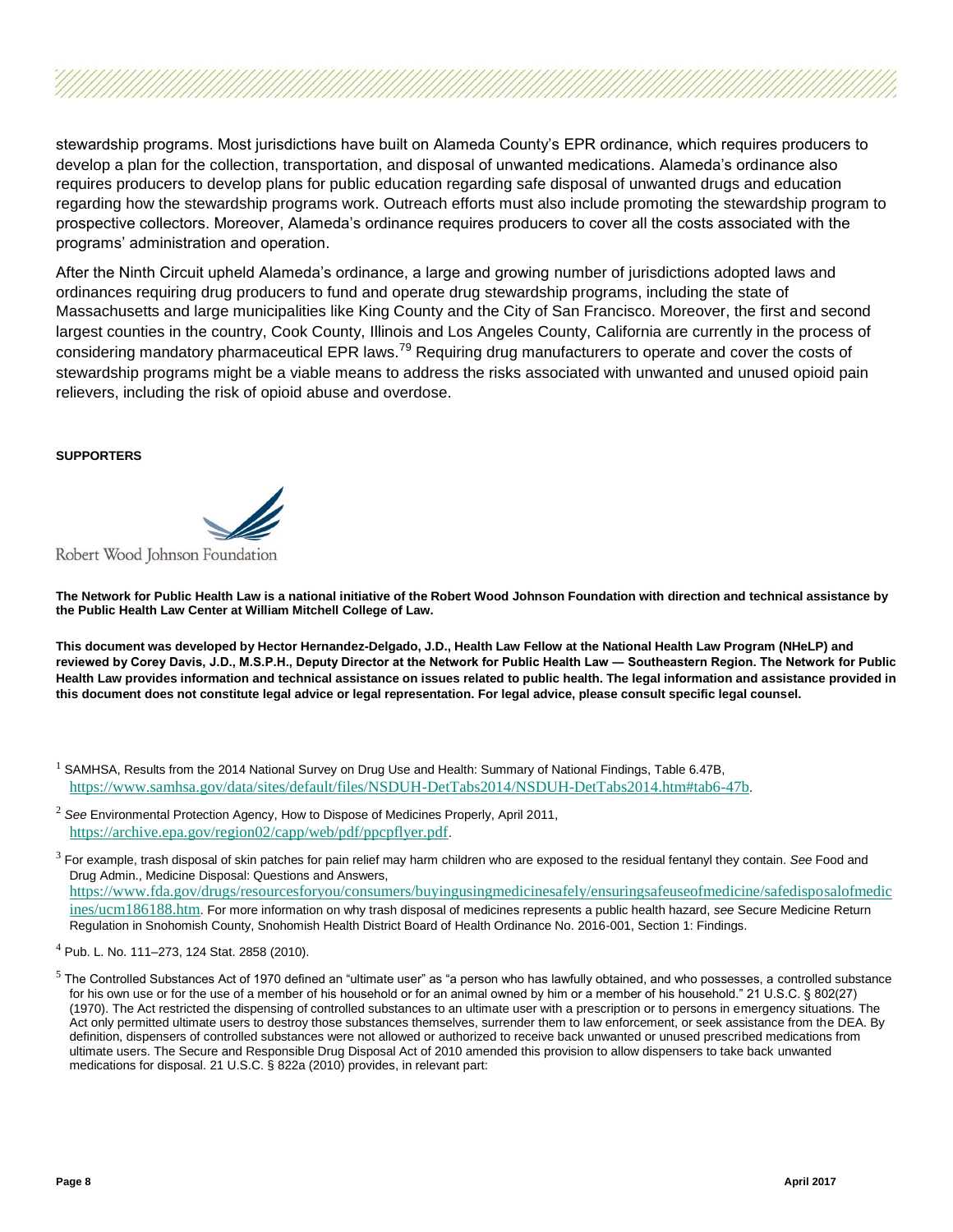- The Attorney General, in coordination with the Administrator of the Drug Enforcement Administration, the Secretary of Health and Human Services, and the Director of the Office of National Drug Control Policy, shall coordinate with covered entities in expanding or making available disposal sites for unwanted prescription medications.
- $6$  21 C.F.R. § 1301.51(b) (2014) provides, in relevant part:
- Any manufacturer, distributor, reverse distributor, narcotic treatment program, hospital/clinic with an on-site pharmacy, or retail pharmacy […], may apply to modify its registration to become authorized as a collector […].
- $^7$  Product Stewardship Institute, Inc., Protecting our Health and the Environment: The Need for Sustainably Financed Drug Take-Back Programs, July 27, 2012, [http://c.ymcdn.com/sites/www.productstewardship.us/resource/resmgr/Resources\\_-\\_PS-](http://c.ymcdn.com/sites/www.productstewardship.us/resource/resmgr/Resources_-_PS-Products/Pharmaceuticals_White_Paper_.pdf)[Products/Pharmaceuticals\\_White\\_Paper\\_.pdf](http://c.ymcdn.com/sites/www.productstewardship.us/resource/resmgr/Resources_-_PS-Products/Pharmaceuticals_White_Paper_.pdf).
- <sup>8</sup> *See* Alameda County Code § 6.53.030. Individual producers may design their own stewardship plans or may join the plan designed by other producers. A producer may also enter into an agreement with a stewardship organization to operate, on the producer's behalf, the product stewardship program. Each stewardship program and its components must be pre-approved by the Alameda County Department of Environmental Health before going into effect. Alameda County Code § 6.53.050(B) (2012).
- $9$  As an alternative, each producer may also enter into an agreement with a stewardship organization to operate the stewardship program on the producer's behalf.
- $10$  Alameda County Code § 6.53.050(A)(4).
- $11$  Alameda County Code § 6.53.050(A)(1).
- $12$  Alameda County Code § 6.53.050(A)(12).
- $13$  Alameda County Code § 6.53.070(E).
- <sup>14</sup> If the producers seek to place drop-off kiosks at collector sites but did not include such a provision in their original stewardship plan, the producers must seek permission from the Department to amend their plan before establishing drop-off locations. Alameda County Code § 6.53.050(B)(6).
- <sup>15</sup> 21 C.F.R. § 1300 (2014). Entities authorized by the federal government to collect unwanted medications include, among others, law enforcement agencies, registered manufacturers, and retail pharmacies. 21 C.F.R. § 1317.40 (2014).
- <sup>16</sup> The stewardship program may include mail back services, by which people without access to physical drop-off locations can mail their unwanted medications to designated collectors. Nothing in the ordinance requires producers to maintain a system of drop-off locations, instead of only providing mail back services, but a stewardship program that consists solely of mail back services must still comply with the ordinance's adequacy requirement.
- $17$  Alameda County Code § 6.53.050(A)(7).
- $18$  Alameda County Code § 6.53.060(B).
- $^{19}$  Alameda County Code § 6.53.060(A). A producer may use a different method of disposal if such method provides superior environmental and human health protection than the technologies contemplated in the ordinance and if the Department of Environmental Health approves their request to use a different disposal method. Alameda County Code § 6.53.060(C).
- <sup>20</sup> Alameda County Code § 6.53.070
- $^{21}$  Alameda County Code § 6.53.070(B).
- $^{22}$  Alameda County Code § 6.53.070(C).
- $23$  Alameda County Code § 6.53.070(A).
- $^{24}$  Alameda County Code § 6.53.040(B)(1). Producers must also cover the fees associated with obtaining compliance with the California Environmental Quality Act if required of their stewardship program.
- $25$  Alameda County Code § 6.53.040(B)(4).
- <sup>26</sup> Alameda County Code § 6.53.100.
- $^{27}$  If more than one producer participates in a single plan, the program's operational cost and the fees associated with it must be distributed among each participating producer in a way that proportionally reflects the share of each producer's sales in the Alameda County market. Alameda County Code § 6.53.050(A)(13).
- $28$  Alameda County Code § 6.53.040(B)(3).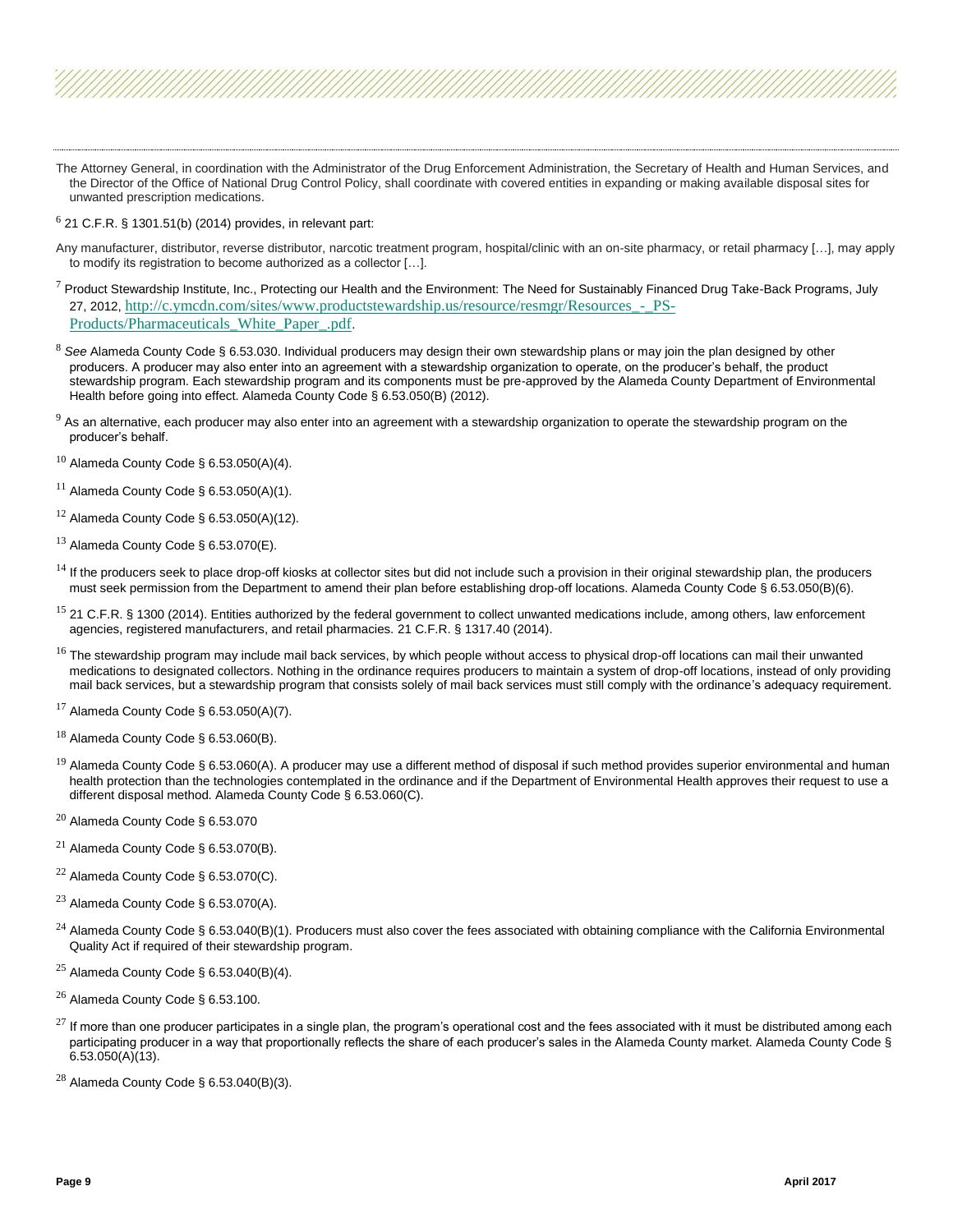<sup>29</sup> *Id*.

- <sup>30</sup> 768 F.3d 1037 (9th Cir. 2014).
- <sup>31</sup> *Pharmaceutical Research and Manufacturers of America v. County of Alameda*, 967 F.Supp.2d 1339, 1340 (N.D. Cal. 2013).
- $32$  10 F.3d 633, 638 (9th Cir. 1993).
- <sup>33</sup> *Pharmaceutical Research and Manufacturers of America*, 967 F.Supp.2d 1339, 1344.
- <sup>34</sup> 476 U.S. 573, 578–79 (1986).
- <sup>35</sup> *Pike v. Bruce Church, Inc.*, 397 U.S. 137 (1970).
- <sup>36</sup> *Assoc. des Eleveurs de Canards et d'Oies du Quebec v. Harris*, 729 F.3d 937, 948 (9th Cir. 2013).
- <sup>37</sup> *Pharmaceutical Research and Manufacturers of America*, 768 F.3d 1037, 1041.

<sup>38</sup> *Id*. at 1042.

<sup>39</sup> *Id*.

- <sup>40</sup> *Id.* at 1043. The Ninth Circuit also held that Alameda's ordinance did not directly regulate interstate commerce because its purpose was not to control conduct beyond the boundaries of the county, but to regulate in-county conduct of an out-of-county entity that chooses to engage the county through interstate commerce. *Id*. at 1043–1044.
- <sup>41</sup> *Id.* at 1045. The cost of running the program was estimated by Alameda County to be between \$530,000 and \$1,200,000 per year, whereas the producers' revenue stream in Alameda was \$950 million per year.
- <sup>42</sup> *Id*. at 1045–1046.
- $^{43}$  The municipalities in California that have enacted similar mandatory stewardship programs are the counties of Contra Costa (Contra Costa County Ordinance Code § 418-16 (2017)); Marin (Marin County Code of Ordinances §§ 7.90.010–7.90.160 (2015)); San Mateo (San Mateo County Code §§ 4.116.010–4.116.190 (2015)); Santa Barbara (Santa Barbara County Code §§ 18C-12–18C-30 (2016)); Santa Clara (Santa Clara County Code §§ B11-539–B11-555 (2015)); and Santa Cruz (Santa Cruz County Code §§ 7.95.010–7.95.120 (2015)), and the cities of San Francisco (San Francisco Environment Code §§ 2200–2219, 2250–2254 (2015)) and Santa Cruz (Santa Cruz Municipal Code §§ 6.93.010–6.93.150 (2016)). King County (King County Board of Health Code §§ 11.50.010–11.50.160 (2013)) and Snohomish County (Snohomish Health District Sanitary Code §§ 15.1–15.21 (2016)) in Washington have also enacted similar local ordinances.
- <sup>44</sup> King County Board of Health Code § 11.50.040(A); Snohomish Health District Sanitary Code § 15.6(A).
- <sup>45</sup> Mass. Gen. Laws. Ann. ch. 94H, § 6 (2017). *See also* Department of Public Health, Circular Letter DHCQ 17-1-666, January 18, 2017, <http://www.mass.gov/eohhs/docs/dph/quality/boards/pharmacy/drug-stewardship-letter.pdf>.
- $46$  King County Board of Health Code § 11.50.060(D)(3).

<sup>47</sup> *Id*.

- <sup>48</sup> San Francisco Environment Code § 2205(b)(1).
- <sup>49</sup> San Francisco Environment Code § 2205(c).
- <sup>50</sup> *See*, for example, King County Board of Health Code § 11.50.060(F); San Francisco Environment Code § 2205(b)(5); Santa Barbara County Code § 18C-16(B)(4).
- <sup>51</sup> Mass. Gen. Laws. Ann. ch. 94H, § 3 (2017); *see also* Mass. Dept. of Pub. Health, Circular Letter DHCQ 17-1-666, January 18, 2017, <http://www.mass.gov/eohhs/docs/dph/quality/boards/drug-stewardship-letter.pdf>.
- <sup>52</sup> San Francisco Environment Code § 2202.
- <sup>53</sup> Santa Cruz County Code § 7.95.030.
- <sup>54</sup> *See* Santa Cruz County Code § 7.95.010.
- <sup>55</sup> *See*, for example, King County Board of Health Code § 11.50.060(E); San Francisco Environment Code § 2205(d); Santa Barbara County Code § 18C-16(D); Santa Clara County Code § B11-545(c).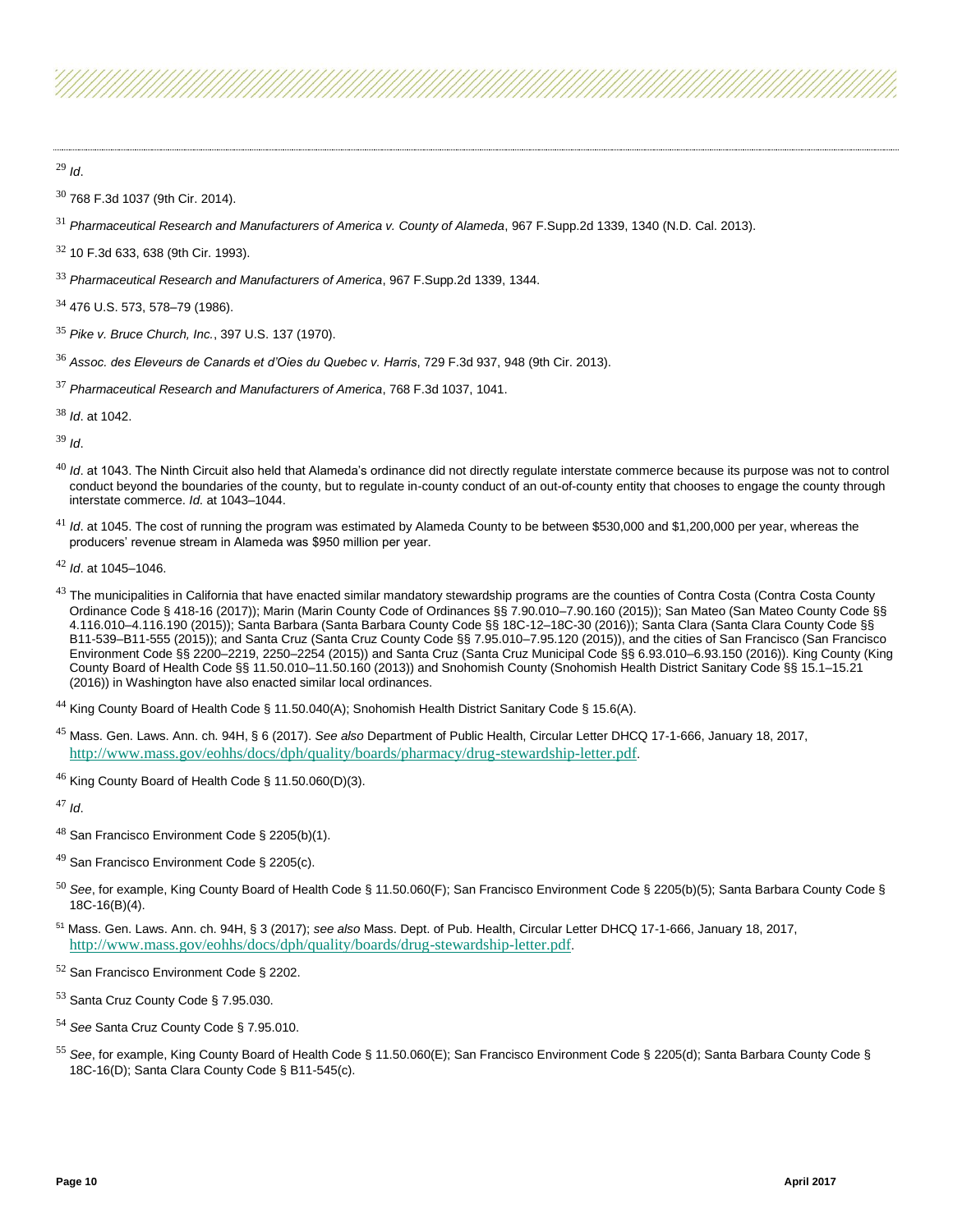- <sup>56</sup> *See*, for example, King County Board of Health Code § 11.50.060(A); San Francisco Environment Code § 2205(a); Santa Barbara County Code § 18C-16(A); Santa Clara County Code § B11-545(a).
- $57$  Santa Cruz County Code § 7.95.075(B)(1). Santa Cruz does require producers to pay or reimburse retailers for the cost incurred in participating in the collection program. Santa Cruz County Code § 7.95.075(E).
- <sup>58</sup> *See*, for example, King County Board of Health Code § 11.50.060(D)(2); San Francisco Environment Code § 2205(b)(3)–(4); Santa Barbara County Code § 18C-16(B)(3); Santa Clara County Code § B11-545(b)(3)–(4).
- <sup>59</sup> *See*, for example, King County Board of Health Code § 11.50.080(A); San Francisco Environment Code § 2207(a); Santa Barbara County Code § 18C-19(A).
- $^{60}$  Marin County Code of Ordinances § 7.90.090(B); Santa Clara County Code § B11-546(b); Santa Cruz County Code § 7.95.060(B).
- $61$  Santa Cruz County Code § 7.95.075(B)(2).
- $62$  Santa Cruz County Code § 7.95.075(C).
- <sup>63</sup> *See*, for example, King County Board of Health Code § 11.50.090(A); San Francisco Environment Code § 2208(a); Santa Barbara County Code § 18C-20(A); Santa Clara County Code § B11-549(a).
- $64$  Snohomish Health District Sanitary Code § 15.1(I).
- 65 *See*, for example, King County Board of Health Code § 11.50.090(C); San Francisco Environment Code § 2208(b); Santa Barbara County Code § 18C-20(B); Santa Clara County Code § B11-549(b).
- <sup>66</sup> *Pharmaceutical Research and Manufacturers of America*, 967 F.Supp.2d 1339, 1343.

<sup>67</sup> *Id*.

<sup>68</sup> *Id*.

- <sup>69</sup> Ed Silverman, *Who should pay for disposing unused drugs? Pharma says: not us*, STAT, May 3, 2016, <https://www.statnews.com/pharmalot/2016/05/03/drug-take-back/> (last visited Feb. 28, 2017).
- <sup>70</sup> Arthur J. Shartsis & Heidi Sanborn, *The Truth about Costs of the LA County Drug Take-Back Ordinance*, Shartsis Fiese LLP, April 22, 2016, <http://www.sflaw.com/oped-truth-costs-la-county-drug-take-back-ordinance/>.
- $^{71}$  University of Wisconsin Extension & Product Stewardship Institute, Inc., Wisconsin Household Pharmaceutical Waste Collection, Oct. 15, 2012, <http://dnr.wi.gov/topic/healthwaste/documents/2012householdpharmstudy.pdf>.
- <sup>72</sup> Kelsey Brugger, *County Looks to Big Pharma to Fund Drug Take Back*, Santa Barbara Independent, May 20, 2015, <http://www.independent.com/news/2015/may/20/county-looks-big-pharma-fund-drug-take-back/>.
- $^{73}$  Oregon Pharmaceutical Take Back Stakeholder Group, Final Report, July 1, 2007, [http://www.oracwa.org/pdf/oregon-drug-takeback](http://www.oracwa.org/pdf/oregon-drug-takeback-report.pdf)[report.pdf](http://www.oracwa.org/pdf/oregon-drug-takeback-report.pdf).
- <sup>74</sup> Ed Gottlieb, *4 Reasons why EPR is the Best Solution for Safe Drug Disposal*, The PSI Blog, March 26, 2015, <https://productstewardshipinstitute.wordpress.com/2015/03/26/4-reasons-why-epr-is-the-best-solution-for-safe-drug-disposal/>.

<sup>75</sup> *Id*.

<sup>76</sup> *Id*.

<sup>77</sup> For information on France's mandatory drug stewardship program, *see* [www.cyclamed.org/association/chiffres](http://www.cyclamed.org/association/chiffres) (in French).

<sup>78</sup> Ed Gottlieb, *supra* note 77.

 $^{79}$  As of October 2016, the Cook County Safe Disposal of Pharmaceuticals Ordinance, Ordinance 16-1983, had been unanimously favored by the Legislation and Intergovernmental Relations Committee of the Cook County Board of Commissioners. For more information, *see* [https://cook](https://cook-county.legistar.com/LegislationDetail.aspx?ID=2625841&GUID=B66B6059-470C-48BB-B629-31B3DA6CDBC0&Options=Advanced&Search)[county.legistar.com/LegislationDetail.aspx?ID=2625841&GUID=B66B6059-470C-48BB-B629-](https://cook-county.legistar.com/LegislationDetail.aspx?ID=2625841&GUID=B66B6059-470C-48BB-B629-31B3DA6CDBC0&Options=Advanced&Search)

[31B3DA6CDBC0&Options=Advanced&Search](https://cook-county.legistar.com/LegislationDetail.aspx?ID=2625841&GUID=B66B6059-470C-48BB-B629-31B3DA6CDBC0&Options=Advanced&Search). In Los Angeles County, similar legislation was rejected on June 14, 2016 because of concerns that a mandatory stewardship program would be too costly for drug manufacturers and ineffective. Instead, the Los Angeles County Board of Supervisors adopted a measure to require county staff members to work with pharmaceutical industry groups and other stakeholders to develop a public education campaign. The county government, in partnership with drug manufacturers, will also begin hosting quarterly drug take-back events, while studying the outcomes of drop-off kiosks already in place in several retail pharmacies. For more information, *see* Abby Sewell, *L.A. County*